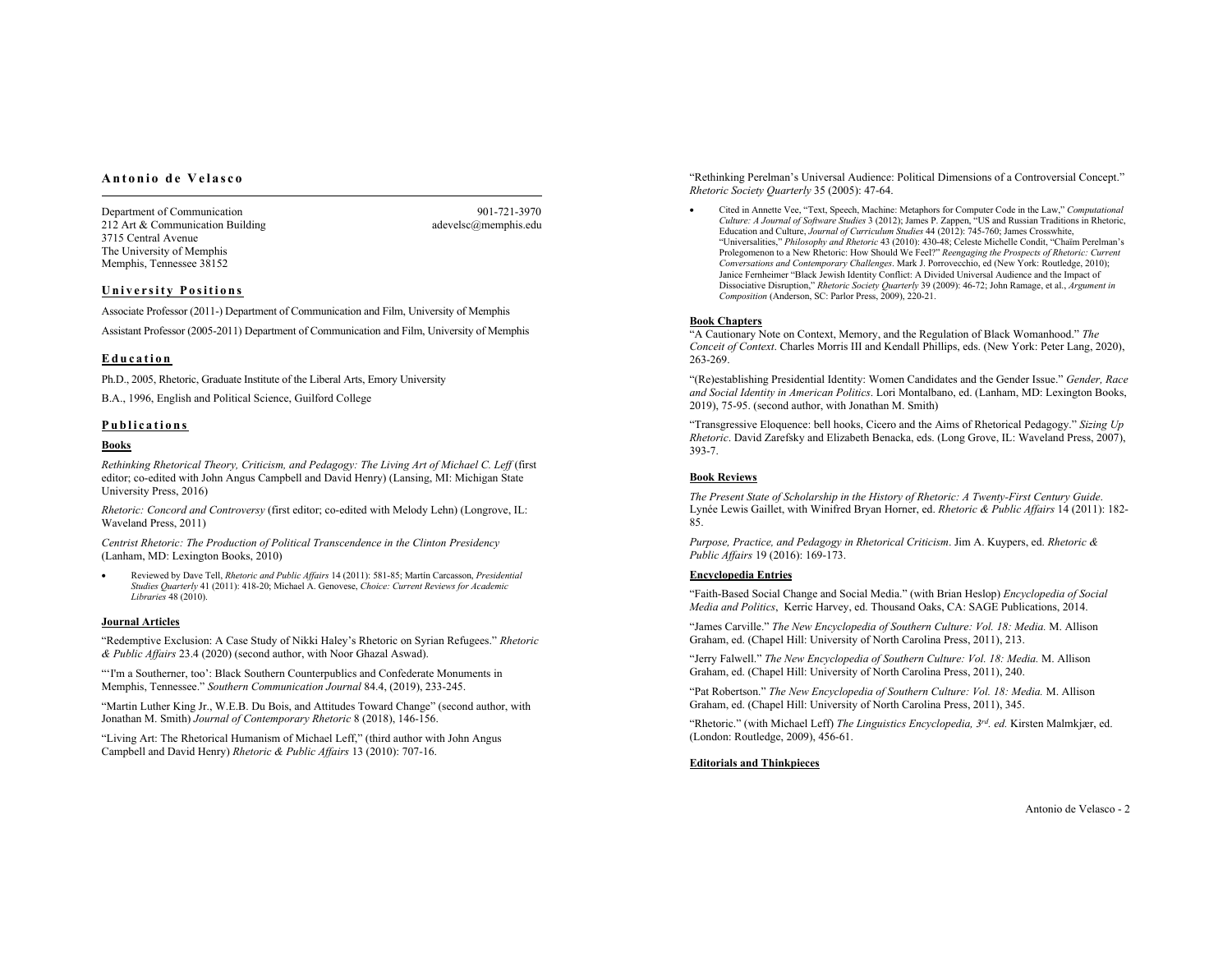"What Trump and Strickland share: A dangerous obsession with law and order," MLK50: Justice Through Journalism, August 7, 2020.

"Can Memphis' Mayor Honor MLK while Taking Stands MLK would have Opposed?: The Politics of Civil Rights Commemoration in the Trump era," MLK50: Justice Through Journalism, February 23, 2018.

"Crimson Tide: Republicans' Worldview Successful in South, and Beyond," *The Commercial Appeal*, October 31, 2010. V1

## **Presentations and Lectures**

"Critical Race Theory and Context." Crosstown High School, May 2021. [invited presentation]

"On the (In)Hospitalities of Abstraction: Bob Dylan, Bill Clinton, and the Problem of Epideictic." Rhetoric Society of America, Portland, OR, May 2020. [cancelled due to COVID-19]

"Nature, Solidarity and Change: 'Chimes of Freedom' at the first Clinton Inaugural." World of Bob Dylan Conference, Institute for Bob Dylan Studies, Tulsa, Oklahoma, June 2019.

"'I'm a Southerner, too: Regional Rooting, Black Counterpublics, and Confederate Statuary in Memphis." National Communication Association, Las Vegas, Nevada, November 2018.

"History v. History: On Conflicting Appeals to a Regional Past." Southern States Communication Association, Nashville, TN, April 2018.

"Comments on Memphis Activism and 'Art, Race, and Violence.'" *Art/Race/Violence: A Collective Response*, Memphis, Tennessee, January 2018. (Invited Response)

"A Cautionary Note on Representation, Memory, and the Regulation of Black Womanhood." Fifteenth Biennial Public Address Conference, Syracuse, New York, October 2016. (Invited Response).

"Three Points on Affect, Emotion, and Rhetoric." National Communication Association, Las Vegas, Nevada, November 2015.

"Ethico-Rhetorical Timescapes of Civility." Southern States Communication Association, Tampa, Florida, April 2015.

"Rhetoric and Public Argument in Marco Rubio's Immigration Discourse." Southern States Communication Association, Tampa, Florida, April 2015.

"Tracing a Shift: Rhetoric, Time, and Cunning in the Emergence of Black Pessimism." National Communication Association, Chicago, Illinois, November 2014 (Invited Response).

"The Pedagogical Claim: Rhetoric and the Borders of Identity." Rhetoric Society of America, San Antonio, TX, May 2014.

"Interdisciplinary Invention." Interdisciplinary Futures: A Symposium to Celebrate 60 Years of Emory University's Graduate Institute of the Liberal Arts, Atlanta, Georgia, October, 2013.

"Strategies of Appreciation: Controversy, Surprise, and Student Engagement." Indiana University's 18th Annual Preparing Future Faculty Conference, Bloomington, Indiana, February, 2013 (Invited Lecture).

"Obama's Shadow: Rhetoric and Public Address Pedagogy in these Times." Tennessee Communication Association, Knoxville, Tennessee, October 2012.

"Does Presidential Rhetoric Matter?: Reframing the Efficacy Debate." Rhetoric Society of America, Philadelphia, Pennsylvania, May 2012.

"Rhetorical Closure, Civic Legacy, and the Opening of the Clinton Presidential Library." Southern States Communication Association, Little Rock, Arkansas, March 2011.

"Pedagogical Ethos and the Resilience of Rhetoric's Teaching Mission." National Communication Association, San Francisco, California, November 2010.

"The Constitution of Public Argument: A Clinic on Rhetoric, Engagement, and Health Care Policy." Rhetoric Society of America, Minneapolis, Minnesota, May 2010.

"How Obama Lies: The Best Case for the Worst Things You've Heard about Healthcare Reform." Southern States Communication Association, Memphis, Tennessee, April 2010.

"Obama Time!: Defining 'This Defining Moment.'" National Communication Association, Chicago, Illinois, November 2009.

"The Production of Political Transcendence." National Communication Association, Chicago, Illinois, November 2009.

"Racial Dilemmas of Centrist Rhetoric: Clinton, Souljah, and the Whiteness Effect." Rhetoric Society of America, Seattle, Washington, May 2008.

"Constructing the Universal Audience: Appeals to Reason in the Rhetoric of Marijuana Legalization." The Promise of Reason: The *New Rhetoric* After 50 Years, Eugene, Oregon, May 2008.

"Taking Rhetoric Personally: Bill Clinton, Bob Dylan, and a Self-Reflexive Criticism of Constitutive Rhetoric." National Communication Association, Chicago, Illinois, November 2007. (Panel Chair).

"This Alchemic Center: A Burkean Metaphor in the Communication Classroom." National Communication Association, San Antonio Texas, November 2006.

"Rhetorically Constituting the Presidency and Its Subjects: The Case of Reagan and Bush II." National Communication Association, San Antonio, Texas, November 2006. (Panel Chair and Respondent).

"Writing in the Nude: Reflections on Criticism, Reflexivity, and 'Supporting Our Troops.'" Lecture Series in the Humanities and Social Sciences, Arkansas State University, October 2006. (Invited Lecture).

"Transgressive Eloquence: A New Subjectivity for the Rhetorical Critic." Rhetoric Society of America, Memphis, Tennessee, May 2006.

"Attitudes Towards Topoi: Dissociation, de Gourmont and Perspective By Incongruity." National Communication Association, Boston, Massachusetts, November 2005.

Antonio de Velasco - 3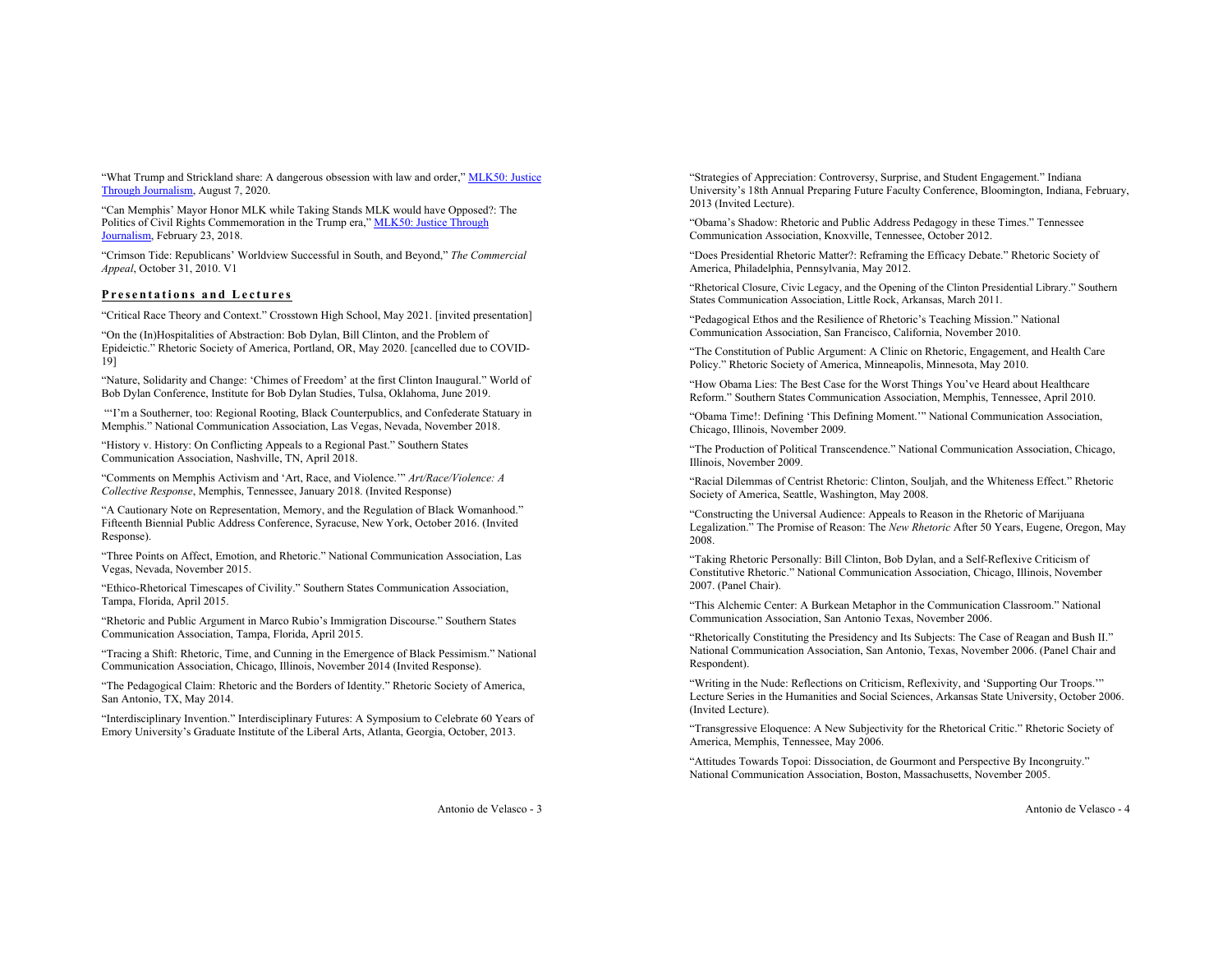"'Who Do You Think You're Talking To?:' Audience, Invention and Practical Reason in the Work of Chaïm Perelman." Rhetoric Society of America, Austin, Texas, May 2004.

"Not Quite a Conversation: A Response to Lawrence Levine's presentation of *The People and the President: America's Conversation with FDR*." Atlanta Seminar in Comparative History of Labor, Industrialization, Technology, and Society Roundtable, Georgia Institute of Technology, April 2002. (Invited Response)

"A Rhetoric of Recentering: Bill Clinton, Oklahoma City, and the Government Shutdown." Literature and Democracy Conference, Emory University, February 2002.

## **Teaching Experience**

## **University of Memphis**

### Doctoral Seminars

- Communication/English 8820: Rhetoric and Cultural Studies, 2006
- Communication 8616: Contemporary Rhetorical Theory, 2006, 2008, 2009, 2012, 2014, 2017, 2019, 2020
- Communication 8820: Rhetorical Pedagogy, 2008, 2010, 2013, 2019
- Communication 8362: Presidential Rhetoric, 2011
- Communication 8013: Seminar in Political Communication, 2015

### Doctoral Directed Readings

- Communication 8993: Rhetoric, Politics, and Media Representation, 2019
- Communication 8993: Rhetoric and Immigration, 2018
- Communication 8993: Materialities of Communication, 2012
- Communication 8993: Argumentation and Controversy, 2010, 2012
- Communication 8993: The New Rhetoric, 2010
- Communication 8993: Sports and Communication in America, 2009
- Communication 8993: Rhetoric, Politics, the Public Sphere, 2007

### Undergraduate Courses

- Communication 3321: Argumentation and Advocacy, 2020
- Communication 4365: Place, Community, Communication, 2015, 2017, 2018
- Communication 4360: American Eloquence, 2011
- Communication 4013: Communication in Political Campaigns, 2005, 2007, 2010, 2012, 2019, 2019, 2020
- Communication 3001: Rhetoric and Civic Controversy, every semester since 2006 except for three semesters
- Communication 2381: Oral Communication, 2007, 2009-2011, 2012-2019
- Communication 4381: Senior Seminar in Rhetoric, 2005-06
- UNHP 1100: University Honors Program Forum, 2012, 2013, 2015-2019

### **Emory University**

- Undergraduate Courses
- American Studies 385: Rhetoric, Culture and the 2004 Election, 2004

Damariyé Smith, 2021

Keven Rudrow, 2020 Carolyn Block, 2019 Stephen McKellips, 2019 Andrew Carter, 2019 Kalemba Kizito, 2019 Kyle Christensen, 2018 Scarlett Hester, 2017 Marcus Hassell, 2015 Pat Loebs, 2013 Claire Rhodes, 2013 Jennifer Jackson, 2012 Mittie Carey, 2012 Morgan Ginther, 2011 Paul Wangsvick, 2011 Kimberly Johnson, 2010 Shirley Oakley, 2010 Christopher Oldenburg, 2009 Jill Greenman, 2008 Abbey Lackey (in progress) Natonya Listach (in progress) Lionell Smith (in progress) Laura Sullivan (in progress) Stephanie Butera (in progress)

- English 101: Rhetoric and Composition, 2001, 2003
- American Studies 112: American Identities: Rhetorics of Identification, 2002

### **Doctoral Advising and Committee Service**

### **Dissertations Directed**

Sarah Mayberry Scott, 2019 Earle Fisher, 2018 J.R. Briscoe, 2017 William Schraufnagel, 2017 Reginald Bell, 2015 Brian Heslop, 2015 Merci Decker, 2015 Melody Lehn, 2013 Noor Ghazal Aswad (in progress) Jonathan Smith (in progress) Adam Hughes (in progress) Kaitlin Graves (in progresss) Henri Giles (in progress)

#### **Dissertation Committees Served On** Tyler Stafford, 2021

Dianna Watkins-Dickerson, 2020

Antonio de Velasco - 6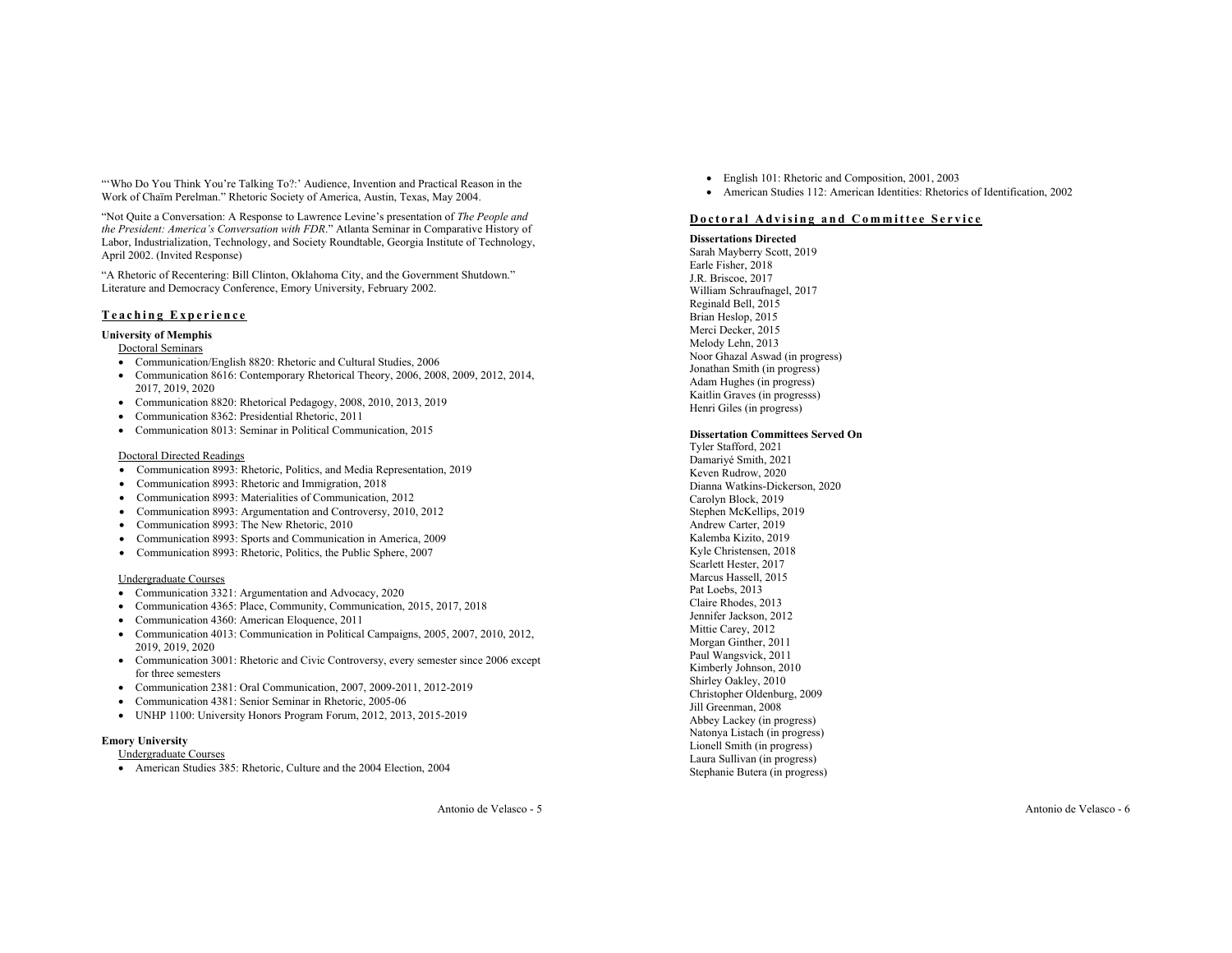Ayo Morton (in progress) Russell Woods (in progress)

## **Master's Advising and Committee Service**

**Theses Directed** Jodie Gobler, 2007

### **Exams Directed**

Aidan Boatman, 2019 Mark Nagel, 2011 Steven Medlock, 2008

### **Special Projects Directed**

Catherine Eakin, 2021 Sydney Burngasser, 2016

## **Master's Committees Served On**

Aaron Dechant, 2019 Bradly Knox, 2017 Kristen Ball, 2015 Vivian Brandhoff-Danis, 2015 Sara Curtis, 2007

## **Awards, Grants and Fellowships**

### **University of Memphis**

- University of Memphis, Benjamin W. Rawlins Jr. /Union Planters Professorship 2020- 2021 (\$8000 per year)
- University of Memphis Alumni Association "Eye of the Tiger" Award, 2019
- University of Memphis Faudree University Professorship, 2019-2021 (\$5000 per year)
- University of Memphis Alumni Association Distinguished Teaching Award, 2011 (\$2000)
- University Faculty Research Grant in the Arts and Humanities, 2007 (\$4500)
- College of Communication and Fine Arts' New Faculty Research Grant, 2006 (\$4500)

## **Service**

### **Peer Review**

- *Rhetoric & Public Affairs,* 2020-, editorial board
- *Rhetoric Society Quarterly*, (two essays reviewed in 2020)
- *Communication Studies*, 2012-2016, associate editorial board; 2011 (one essay)
- *Composition Forum*, 2010 (one essay)
- *Philosophy and Rhetoric*, 2008 (one essay)
- *Southern Communication Journal*, 2014-2018, editorial board, two essays reviewed in 2020

### **Thirteenth Biennial Public Address Conference**

• Director, 2012

### **National Communication Association**

- Public Address Division Nominating Committee, 2012-13
- Reviewer for Public Address Division, 2011-
- Douglas W. Ehninger Distinguished Rhetorical Scholar Award Committee, 2009-11

### **Rhetoric Society of America**

- Dissertation Award Committee, 2013-
- Gerard A. Hauser Graduate Scholarships Award Committee, 2010 (Chair) and 2012
- "Rhetoric at Memphis" Student Chapter, 2010- (Faculty Sponsor)

## **Tennessee Communication Association**

# • Panel Respondent, 2009

### **Southern Colloquium on Rhetoric**

• Participant, 2008-

### **University of Memphis**

- Lambda Pi Eta Faculty advisor, 2020-
- Communication Media Studies Faculty Search Committee, 2020 (chair)
- Eminent Faculty Award Selection Committee, 2020-
- University Tenure and Promotion Appeal Committee, 2018-2019 (presidential appointment)
- Directed "King, Communication, & the Legacy of Civil Rights" conference, 2018
- University Faculty Athletics Committee, 2017- (presidential appointment)
- Communication Department Chair Search Committee (chair), 2017
- Visiting Assistant Professor of Rhetoric Search Committee (chair), 2016
- University Search Committee for Registrar, 2016
- University Interdisciplinary Graduate Programs Task Force, 2014-15
- University Council on Graduate Studies, 2014-7
- College of Communication and Fine Arts Graduate Council, 2014-
- University Quality Enhancement Plan Committee (for Southern Association of Colleges and Schools Commission on Colleges reaccreditation), 2014-15 (presidential appointment)
- African American Rhetoric Faculty Search Committee, 2015
- Health Communication Faculty Search Committee, 2012
- Alumni Association Distinguished Teaching Award Committee, 2011-2018
- Graduate Research Forum Judge, 2011, 2012
- Communication Department Graduate Committee, 2010-
- Undergraduate Curriculum Committee, 2005-06, 2011-2013
- Communication Department Chair Search Committee, 2011
- Faculty Senator, 2010-2012
- Communication Department Library Representative, 2005-2014
- John Angus Campbell Graduate Teaching Award Judge, 2009-2010
- Commencement Pronouncer, 2009, 2011
- Communication New Media Faculty Search Committee, 2010 (chair)
- Communication Theory Faculty Search Committee, 2008

Antonio de Velasco - 7